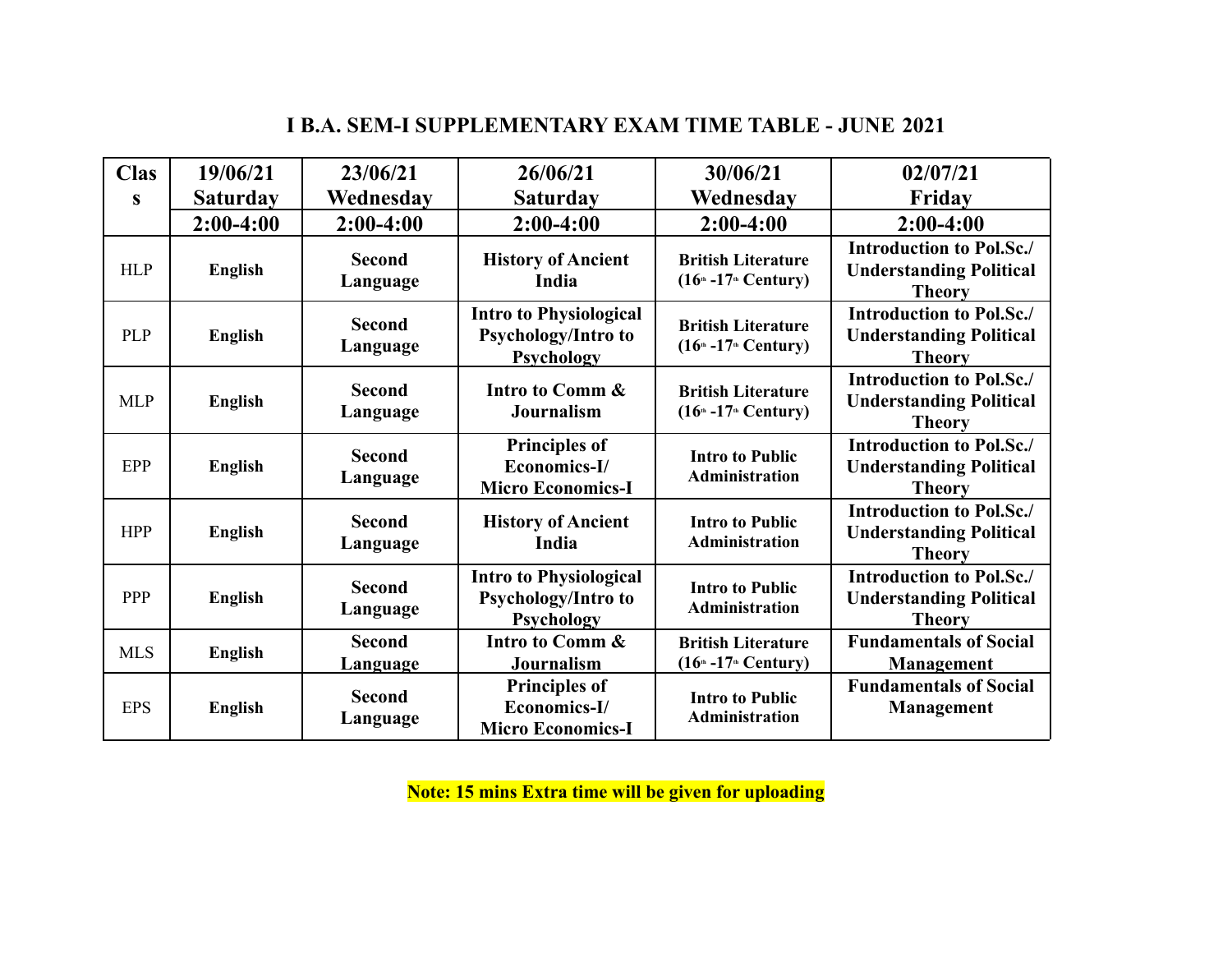| <b>Class</b> | 18/06/21              | 22/06/21                   | 25/06/21                           | 29/06/21            | 03/07/21        |
|--------------|-----------------------|----------------------------|------------------------------------|---------------------|-----------------|
|              | Friday                | <b>Tuesday</b>             | Friday                             | Tuesday             | <b>Saturday</b> |
|              | 10:30-12:30           | 10:30-12:30                | 10:30-12:30                        | 10:00-12:00         | 10:00-12:00     |
| <b>HLP</b>   | <b>Medieval</b>       | <b>British</b>             | <b>Concepts &amp; Institutions</b> | <b>Comm. Skills</b> | <b>Second</b>   |
|              | <b>Indian History</b> | Literature                 | in Political Science               | in English          | Language        |
|              |                       | $(18^{th} - 19^{th}$       |                                    |                     |                 |
| <b>PLP</b>   | <b>Basics in</b>      | Century)<br><b>British</b> | <b>Concepts &amp; Institutions</b> | <b>Comm. Skills</b> | <b>Second</b>   |
|              | Psychological         | Literature                 | in Political Science               | in English          | Language        |
|              | <b>Processes</b>      | $(18^{th} - 19^{th}$       |                                    |                     |                 |
|              |                       | Century)                   |                                    |                     |                 |
| <b>MLP</b>   | <b>Introduction</b>   | <b>British</b>             | <b>Concepts &amp; Institutions</b> | <b>Comm. Skills</b> | <b>Second</b>   |
|              | t <sub>0</sub>        | Literature                 | in Political Science               | in English          | Language        |
|              | Communicatio          | $(18^{th} - 19^{th}$       |                                    |                     |                 |
|              | n Theories            | Century)                   |                                    |                     |                 |
| EPP          | <b>Principles of</b>  | Administrative             | <b>Concepts &amp; Institutions</b> | <b>Comm. Skills</b> | <b>Second</b>   |
|              | Economics-            | <b>Theory</b>              | in Political Science               | in English          | Language        |
|              | $\mathbf{I}$          |                            |                                    |                     |                 |
| <b>HPP</b>   | <b>Medieval</b>       | Administrative             | <b>Concepts &amp; Institutions</b> | <b>Comm. Skills</b> | <b>Second</b>   |
|              | <b>Indian History</b> | <b>Theory</b>              | in Political Science               | in English          | Language        |
| <b>PPP</b>   | <b>Basics in</b>      | Administrative             | <b>Concepts &amp; Institutions</b> | <b>Comm. Skills</b> | <b>Second</b>   |
|              | Psychological         | <b>Theory</b>              | in Political Science               | in English          | Language        |
|              | <b>Processes</b>      |                            |                                    |                     |                 |
| <b>MLS</b>   | <b>Introduction</b>   | <b>British</b>             | <b>Introduction to</b>             | <b>Comm. Skills</b> | <b>Second</b>   |
|              | t <sub>0</sub>        | Literature                 | <b>Psychological &amp; Social</b>  | in English          | Language        |
|              | Communicatio          | $(18^{th} - 19^{th}$       | <b>Behaviour</b>                   |                     |                 |
|              | n Theories            | Century)                   |                                    |                     |                 |
| <b>EPS</b>   | <b>Principles of</b>  | Administrative             | <b>Introduction to</b>             | <b>Comm. Skills</b> | <b>Second</b>   |
|              | Economics-            | <b>Theory</b>              | <b>Psychological &amp; Social</b>  | in English          | Language        |
|              | $\mathbf{I}$          |                            | <b>Behaviour</b>                   |                     |                 |

## **I B.A. SEM-II SUPPLEMENTARY EXAM TIME TABLE - JUNE 2021**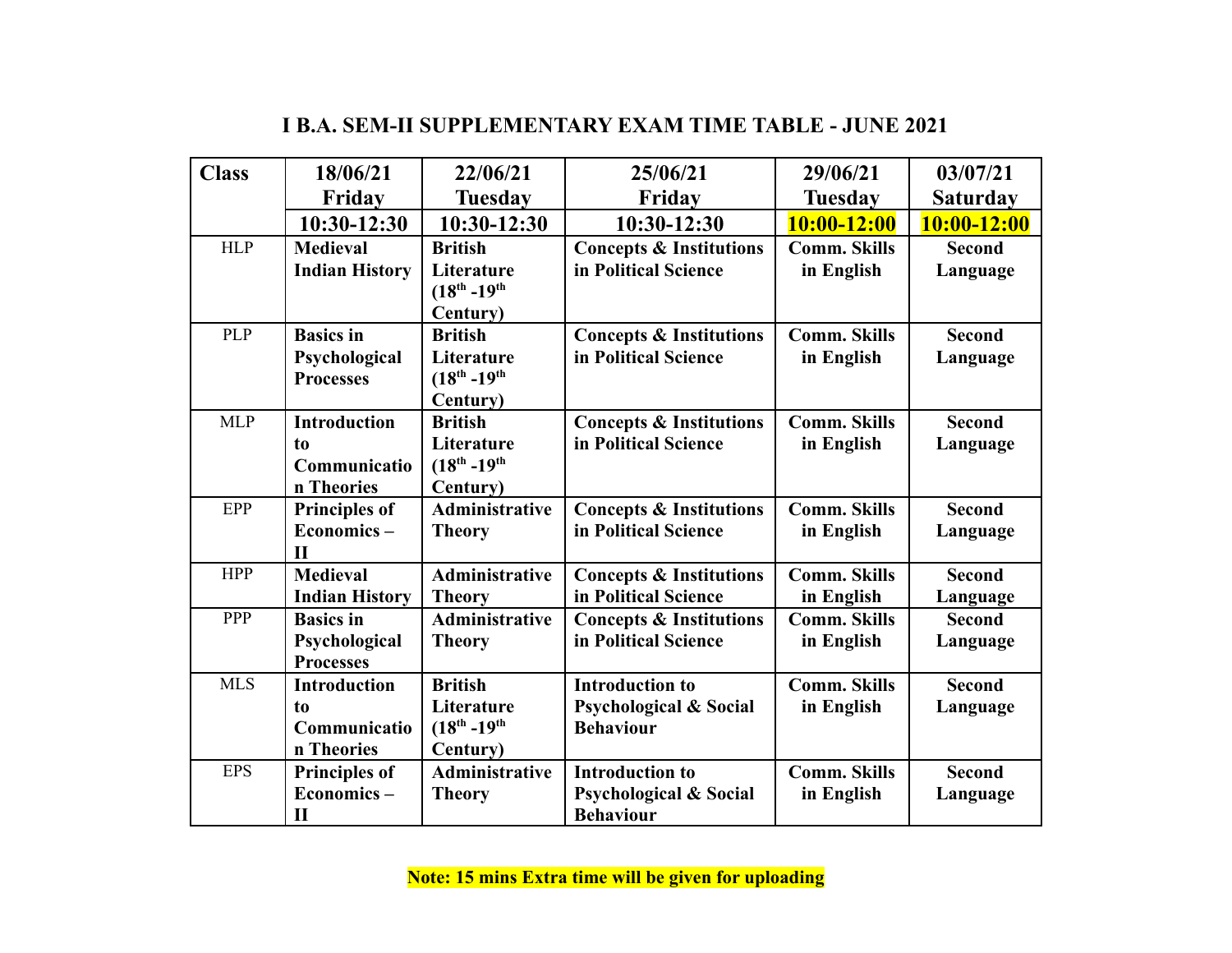| <b>Class</b> | 16/06/21    | 22/06/21                  | 25/06/21        | 29/06/21                                | 03/07/21                                    | 06/07/21                                       |
|--------------|-------------|---------------------------|-----------------|-----------------------------------------|---------------------------------------------|------------------------------------------------|
|              | Wednesday   | <b>Tuesday</b>            | Friday          | <b>Tuesday</b>                          | <b>Saturday</b>                             | <b>Tuesday</b>                                 |
|              | $2:00-3:00$ | $2:00-4:00$               | $2:00-4:00$     | $2:00-4:00$                             | $2:00-4:00$                                 | $2:00-4:00$                                    |
| <b>HLP</b>   | <b>OE</b>   | Comm Skills in<br>English | Second Language | History of Modern<br>India              | <b>British Literature</b><br>(20th century) | <b>Indian Political</b><br><b>Sys</b>          |
| <b>PLP</b>   | <b>OE</b>   | Comm Skills in<br>English | Second Language | Basic process &<br>Perso and Psy Assess | <b>British Literature</b><br>(20th century) | <b>Indian Political</b><br>Sys                 |
| <b>MLP</b>   | <b>OE</b>   | Comm Skills in<br>English | Second Language | Reporting for Print<br>Media            | <b>British Literature</b><br>(20th century) | <b>Indian Political</b><br><b>Sys</b>          |
| <b>EPP</b>   | <b>OE</b>   | Comm Skills in<br>English | Second Language | Macro Economic<br>Theory                | Public<br>Administration in<br>India        | <b>Indian Political</b><br><b>Sys</b>          |
| <b>HPP</b>   | <b>OE</b>   | Comm Skills in<br>English | Second Language | History of Modern<br>India              | Public<br>Administration in<br>India        | <b>Indian Political</b><br><b>Sys</b>          |
| <b>PPP</b>   | <b>OE</b>   | Comm Skills in<br>English | Second Language | Basic process &<br>Perso and Psy Assess | Public<br>Administration in<br>India        | <b>Indian Political</b><br><b>Sys</b>          |
| <b>MLS</b>   | <b>OE</b>   | Comm Skills in<br>English | Second Language | Reporting for Print<br>Media            | <b>British Literature</b><br>(20th century) | Social<br>Management<br>Intervention<br>Method |
| <b>EPS</b>   | <b>OE</b>   | Comm Skills in<br>English | Second Language | Macro Economic<br>Theory                | Public<br>Administration in<br>India        | Social<br>Management<br>Intervention<br>Method |

### **II B.A. SEM-III SUPPLEMENTARY EXAM TIME TABLE - JUNE 2021**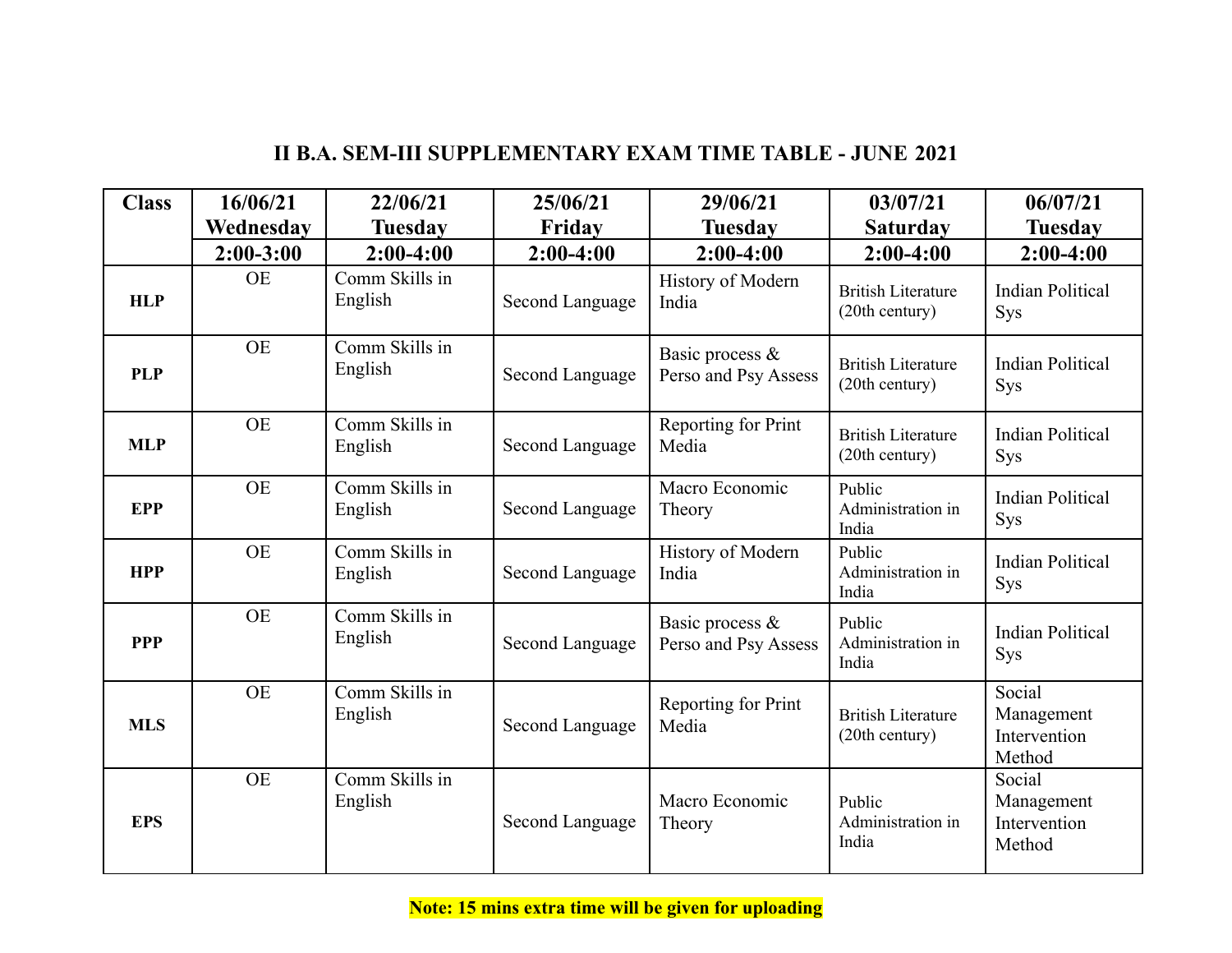| <b>Class</b> | 16/06/21      | 21/06/21                                    | 24/06/21                                   | 28/06/21                               | 01/07/21                  | 05/07/21        |
|--------------|---------------|---------------------------------------------|--------------------------------------------|----------------------------------------|---------------------------|-----------------|
|              | Wednesday     | Monday                                      | <b>Thursday</b>                            | <b>Monday</b>                          | <b>Thursday</b>           | <b>Monday</b>   |
|              | $10:30-11:30$ | 10:30-12:30                                 | $10:30-12:30$                              | 10:30-12:30                            | $10:00 - 12:00$           | $10:00 - 12:00$ |
| <b>HLP</b>   | <b>OE</b>     | History of<br>Modern India<br>$(1858-1964)$ | <b>Indian Writings</b><br>in English       | <b>Indian Political</b><br>Process     | Comm Skills<br>in English | Second Language |
| <b>PLP</b>   | <b>OE</b>     | Stats in<br>Psychology                      | <b>Indian Writings</b><br>in English       | <b>Indian Political</b><br>Process     | Comm Skills<br>in English | Second Language |
| <b>MLP</b>   | <b>OE</b>     | Scripting for<br>Media                      | <b>Indian Writings</b><br>in English       | <b>Indian Political</b><br>Process     | Comm Skills<br>in English | Second Language |
| <b>EPP</b>   | <b>OE</b>     | Dev $&$<br>Environment<br>Economics         | Cont Issues in<br>Indian<br>Administration | <b>Indian Political</b><br>Process     | Comm Skills<br>in English | Second Language |
| <b>HPP</b>   | <b>OE</b>     | History of<br>Modern India<br>$(1858-1964)$ | Cont Issues in<br>Indian<br>Administration | <b>Indian Political</b><br>Process     | Comm Skills<br>in English | Second Language |
| <b>PPP</b>   | <b>OE</b>     | Stats in<br>Psychology                      | Cont Issues in<br>Indian<br>Administration | <b>Indian Political</b><br>Process     | Comm Skills<br>in English | Second Language |
| <b>MLS</b>   | <b>OE</b>     | Scripting for<br>Media                      | <b>Indian Writings</b><br>in English       | Social Research &<br><b>Statistics</b> | Comm Skills<br>in English | Second Language |
| <b>EPS</b>   | <b>OE</b>     | Dev $&$<br>Environment<br>Economics         | Cont Issues in<br>Indian<br>Administration | Social Research &<br><b>Statistics</b> | Comm Skills<br>in English | Second Language |

### **II B.A. SEM-IV SUPPLEMENTARY EXAM TIME TABLE - JUNE 2021**

**Note: 15 mins extra time will be given for uploading**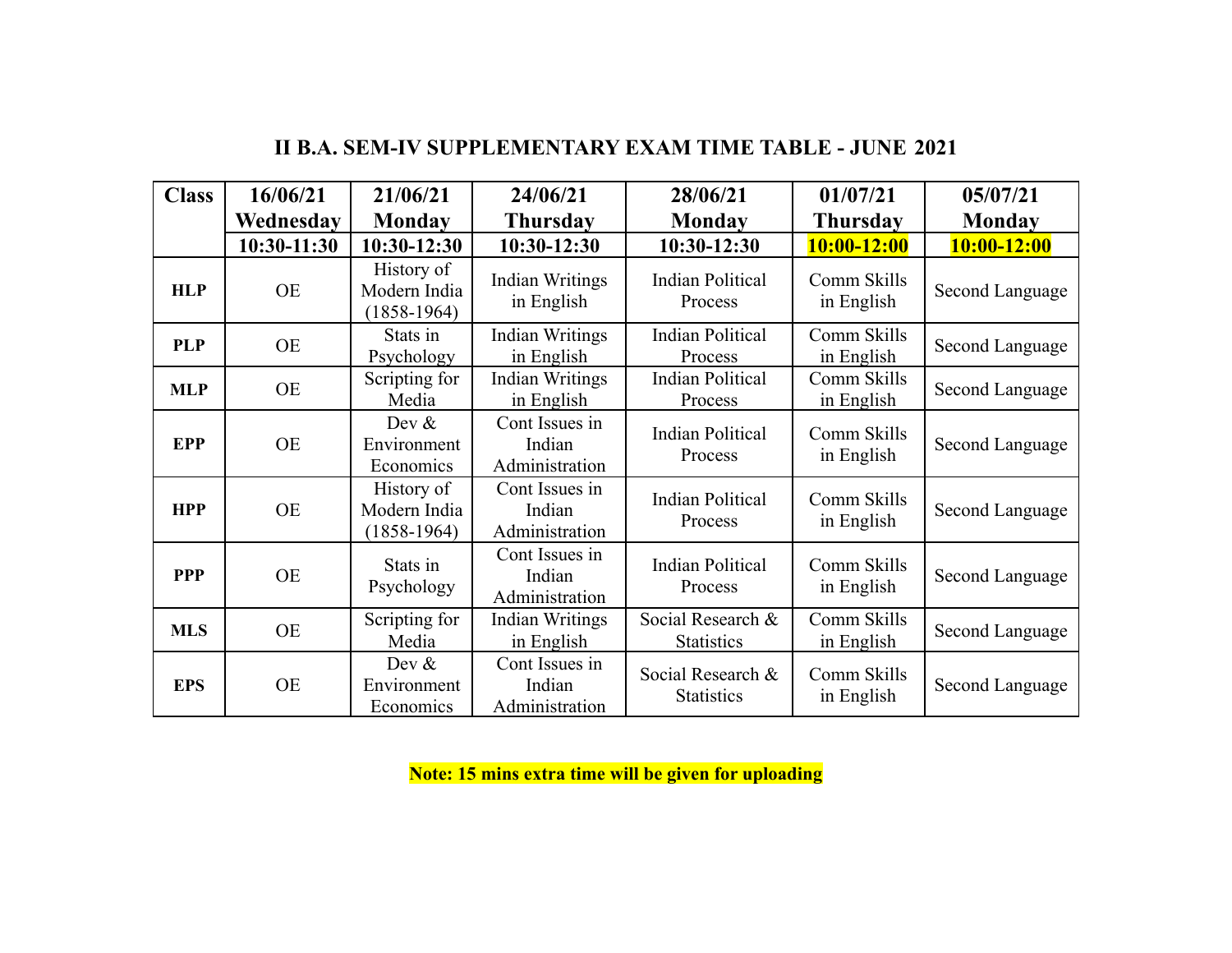| <b>Class</b> | 21/06/21                                                           | 24/06/21                                                | 01/07/21                                         | 05/07/21                                      | 07/07/21                                                     | 08/07/21                                                     |
|--------------|--------------------------------------------------------------------|---------------------------------------------------------|--------------------------------------------------|-----------------------------------------------|--------------------------------------------------------------|--------------------------------------------------------------|
|              | <b>Monday</b>                                                      | <b>Thursday</b>                                         | <b>Thursday</b>                                  | Monday                                        | Wednesday                                                    | <b>Thursday</b>                                              |
|              | $2:00-4:00$                                                        | $2:00-4:00$                                             | $2:00-4:00$                                      | $2:00-4:00$                                   | $2:00-4:00$                                                  | $2:00-4:00$                                                  |
| <b>HLP</b>   | <b>Political and</b><br>cultural<br><b>History of</b><br>Telangana | <b>World History</b>                                    | <b>Introduction to</b><br>American<br>Literature | <b>Introduction to</b><br>World<br>Literature | <b>Political Thought-I</b>                                   | <b>Advanced</b><br><b>International</b><br><b>Relations</b>  |
| <b>PLP</b>   | <b>Abnormal</b><br>Psychology-I                                    | <b>Dynamics of</b><br><b>Social</b><br><b>Behaviour</b> | <b>Introduction to</b><br>American<br>Literature | <b>Introduction to</b><br>World<br>Literature | <b>Political Thought-I</b>                                   | <b>Advanced</b><br><b>International</b><br><b>Relations</b>  |
| <b>MLP</b>   | <b>Advertising</b>                                                 | <b>Public</b><br><b>Relations</b>                       | <b>Introduction to</b><br>American<br>Literature | <b>Introduction to</b><br>World<br>Literature | <b>Political Thought-I</b>                                   | <b>Advanced</b><br><b>International</b><br><b>Relations</b>  |
| EPP          | <b>International</b><br><b>Economics</b>                           | Indian<br><b>Economy</b>                                | <b>Personnel</b><br>Administration               | Governance                                    | <b>Political Thought-I</b>                                   | <b>Advanced</b><br><b>International</b><br><b>Relations</b>  |
| <b>HPP</b>   | <b>Political and</b><br>cultural<br><b>History</b> of<br>Telangana | <b>World History</b>                                    | Personnel<br><b>Administration</b>               | Governance                                    | <b>Political Thought-I</b>                                   | <b>Advanced</b><br><b>International</b><br><b>Relations</b>  |
| <b>PPP</b>   | <b>Abnormal</b><br>Psychology-I                                    | <b>Dynamics of</b><br>Social<br><b>Behavior</b>         | Personnel<br>Administration                      | Governance                                    | <b>Political Thought-I</b>                                   | <b>Advanced</b><br><b>International</b><br><b>Relations</b>  |
| <b>MLS</b>   | <b>Advertising</b>                                                 | <b>Public</b><br><b>Relations</b>                       | <b>Introduction to</b><br>American<br>Literature | <b>Introduction to</b><br>World<br>Literature | <b>Social Welfare</b><br>Policy, planning and<br>Development | <b>Lifestyle and</b><br><b>Wellness</b><br><b>Management</b> |
| <b>EPS</b>   | <b>International</b><br><b>Economics</b>                           | Indian<br><b>Economy</b>                                | <b>Personnel</b><br><b>Administration</b>        | Governance                                    | <b>Social Welfare</b><br>Policy, planning and<br>Development | <b>Lifestyle and</b><br><b>Wellness</b><br>Management        |

### **III B.A. SEM-V SUPPLEMENTARY EXAM TIME TABLE - JUNE 2021**

**Note: 15 mins extra time will be given for uploading**